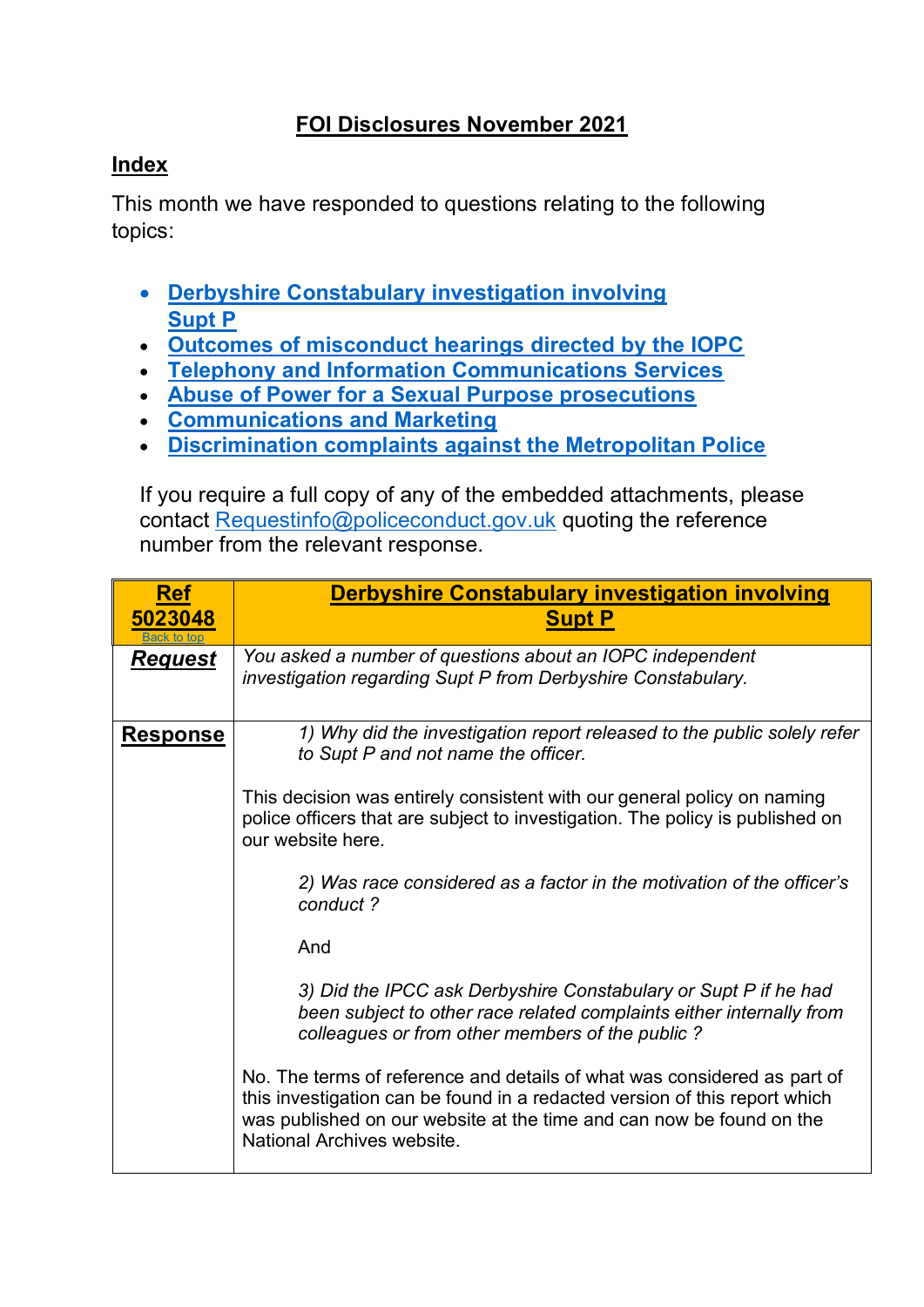<span id="page-1-0"></span>

|                 | 4) Please provide details as to why 3) was/was not considered?                                                                                                                                                                                                                        |
|-----------------|---------------------------------------------------------------------------------------------------------------------------------------------------------------------------------------------------------------------------------------------------------------------------------------|
|                 | As the investigation did not naturally identify any racial motivation in<br>respect of the handling of the complaint process by Supt P, comparative<br>evidence was not considered.                                                                                                   |
|                 | 5) Who was the investigating officer?                                                                                                                                                                                                                                                 |
|                 | The lead investigator was Matt Whalley.                                                                                                                                                                                                                                               |
|                 | 6) Are you prepared to name Supt P and if not why not ?                                                                                                                                                                                                                               |
|                 | No. This decision not to name Superintendent P is consistent with our<br>naming policy and we have decided that we are unable to release this<br>information to you now by virtue of an exemption provided at section<br>40(2) of the FOIA, which relates to personal data            |
| <b>Ref</b>      | Outcomes of misconduct hearings directed by the IOPC                                                                                                                                                                                                                                  |
| 5023101         |                                                                                                                                                                                                                                                                                       |
| <b>Request</b>  | You request information about misconduct hearings directed by the<br>IOPC relating to the years 2018/2019/2020, including the results of<br>those hearings.                                                                                                                           |
| <u>Response</u> | We would refer you to our independent investigation outcome reports for<br>2018/19 and 2019/20.                                                                                                                                                                                       |
|                 | The 2019/20 report states:                                                                                                                                                                                                                                                            |
|                 | "During 2019/20, we investigated 704 police officers and staff. We<br>determined that 39% of these (273) had a case to answer for<br>misconduct or gross misconduct.                                                                                                                  |
|                 | We directed the appropriate authority to hold misconduct<br>proceedings in ten of these cases.                                                                                                                                                                                        |
|                 | Of the proceedings held in 2019/20, we directed appropriate<br>authorities to hold them for 19 police officers and staff. In eight of<br>these cases, the proceedings we directed found it was proven that<br>those involved had breached the Standards of Professional<br>Behaviour. |
|                 | one person received a final written warning, where gross<br>misconduct was proven<br>one person resigned before their proceeding, where gross                                                                                                                                         |
|                 | misconduct was proven<br>one person retired before their proceeding, where misconduct<br>was proven                                                                                                                                                                                   |
|                 | one person was on long-term absence before their                                                                                                                                                                                                                                      |
|                 | proceeding, where misconduct was proven                                                                                                                                                                                                                                               |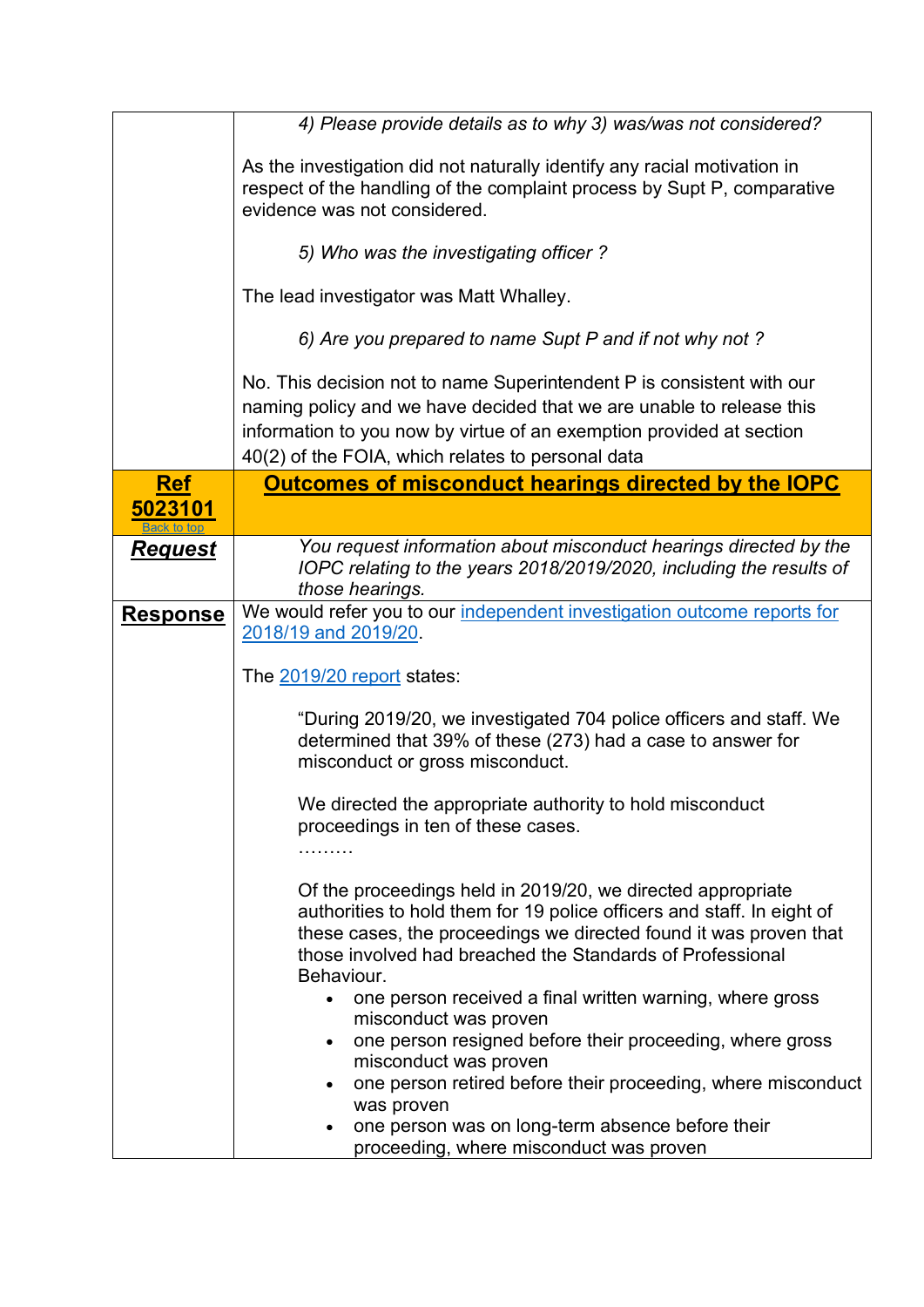<span id="page-2-0"></span>

|                       | four proceedings proved misconduct – one person received a<br>$\bullet$<br>final written warning and three people received management<br>advice"<br>Similar data is available in our 2018/19 report.                                                                                                                                                                                                                                                                                                                                |
|-----------------------|-------------------------------------------------------------------------------------------------------------------------------------------------------------------------------------------------------------------------------------------------------------------------------------------------------------------------------------------------------------------------------------------------------------------------------------------------------------------------------------------------------------------------------------|
| <b>Ref</b><br>5023075 | <b>Telephony and Information Communications Services</b>                                                                                                                                                                                                                                                                                                                                                                                                                                                                            |
| <u>Request</u>        | Your request is for information relating to our telephony and<br>information and communications services.                                                                                                                                                                                                                                                                                                                                                                                                                           |
| <u>Response</u>       | The IOPC holds information relating to your request. We have estimated,<br>however, that the work involved in complying with your request would<br>exceed the cost limit under section 12 of the FOIA, with the result that we<br>are not required to disclose the information to you.                                                                                                                                                                                                                                              |
|                       | A number of your questions relate to financial information. For example, in<br>relation to telephony you ask for the value of the initial project, the total<br>ongoing annual spend on telephony and the annual support cost for our<br>telephony system. We have carried out a scoping exercise aimed at<br>identifying and retrieving the particular financial information you require and<br>have estimated that the time it would take to complete these tasks would<br>exceed the 18 hour cost limit by a significant margin. |
|                       | However, in accordance with our duty to advise and assist we are<br>supplying the following responses:                                                                                                                                                                                                                                                                                                                                                                                                                              |
|                       | Please confirm the manufacturer of your telephony system(s) that<br>are currently in place                                                                                                                                                                                                                                                                                                                                                                                                                                          |
|                       | Microsoft / Broadsoft.                                                                                                                                                                                                                                                                                                                                                                                                                                                                                                              |
|                       | Who maintains your telephony system(s)?                                                                                                                                                                                                                                                                                                                                                                                                                                                                                             |
|                       | Redcentric                                                                                                                                                                                                                                                                                                                                                                                                                                                                                                                          |
|                       | Do you use Unified Communications or Collaboration tools, if so<br>which ones?                                                                                                                                                                                                                                                                                                                                                                                                                                                      |
|                       | Microsoft Teams.                                                                                                                                                                                                                                                                                                                                                                                                                                                                                                                    |
|                       | Please confirm the manufacturer of your contact centre system(s)<br>that are currently in place?                                                                                                                                                                                                                                                                                                                                                                                                                                    |
|                       | Cisco.                                                                                                                                                                                                                                                                                                                                                                                                                                                                                                                              |
|                       | Who maintains your contact centre system(s)?                                                                                                                                                                                                                                                                                                                                                                                                                                                                                        |
|                       | Redcentric.                                                                                                                                                                                                                                                                                                                                                                                                                                                                                                                         |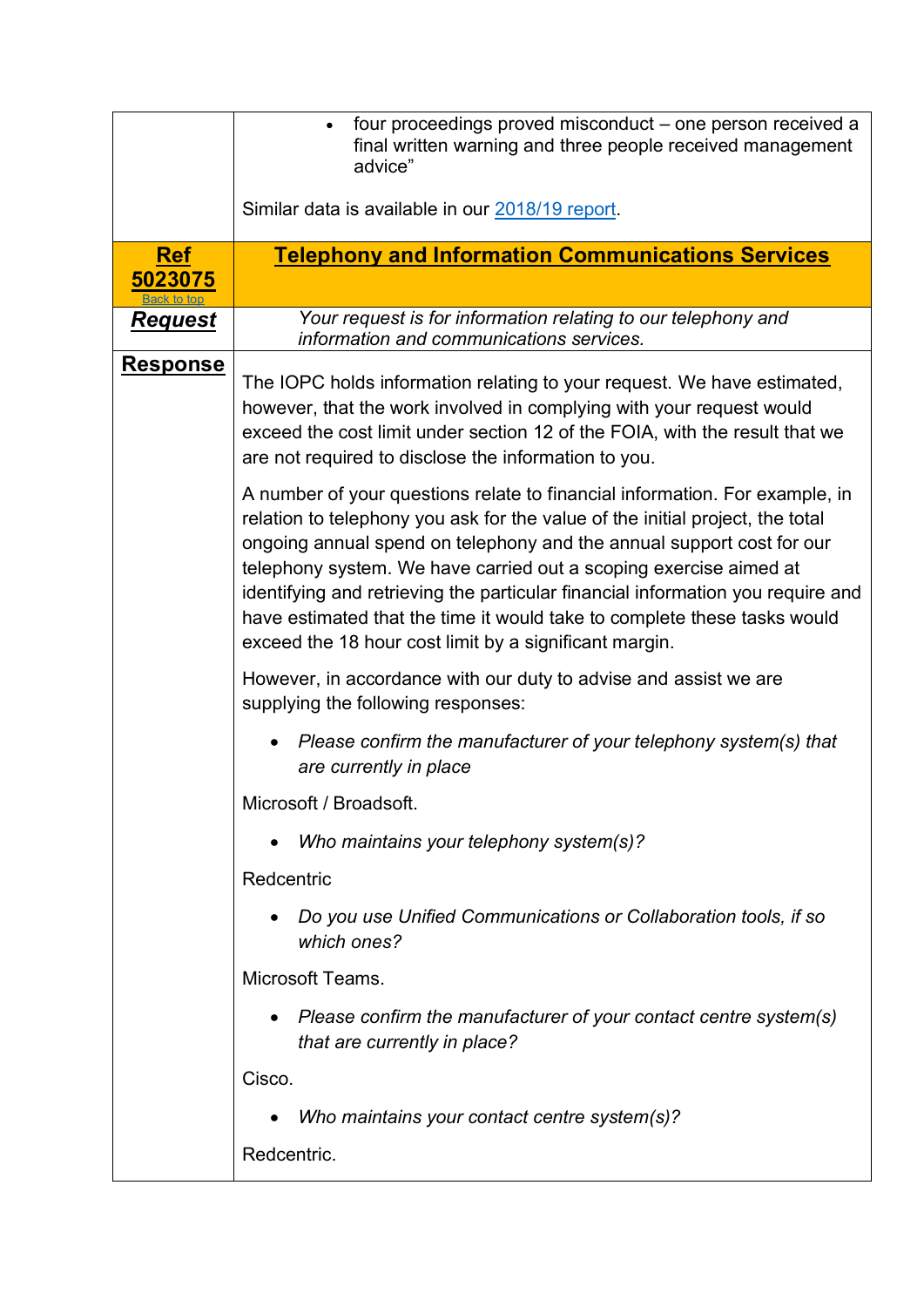|             | How many contact centre agents do you have?                                                                                                   |
|-------------|-----------------------------------------------------------------------------------------------------------------------------------------------|
|             | 45 in total across different areas of the business.                                                                                           |
|             | Do agents work from home? Or just your offices?                                                                                               |
| <b>Both</b> |                                                                                                                                               |
|             | Do you use a CRM platform within your organisation?                                                                                           |
| No.         |                                                                                                                                               |
|             | Who provides your WAN and internet connectivity?                                                                                              |
| Redcentric  |                                                                                                                                               |
|             | Have you, or do you plan to deploy SD Wan services                                                                                            |
| No and no.  |                                                                                                                                               |
|             | Have you got SIP trunks, if so who from?                                                                                                      |
|             | Yes, hosted by Redcentric.                                                                                                                    |
|             | Please confirm who provides your LAN, WIFI and Security<br>infrastructure                                                                     |
| GovWiFi.    |                                                                                                                                               |
|             | Please confirm your data centre switching and security infrastructure<br>and have you deployed cloud based security and threat<br>management? |
|             | Cisco; yes we have.                                                                                                                           |
|             | How many employees do you have overall within your organisation?                                                                              |
| 1050        |                                                                                                                                               |
|             | Can you provide contact details for your procurement lead /<br>category manager for these services?                                           |
|             | Can you provide names and contact details for the following people<br>within your organisation?<br>• CIO / IT Director                        |
|             | • Head of IT                                                                                                                                  |
|             | • Head of Digital Transformation                                                                                                              |
|             | • Head of Customer services                                                                                                                   |
|             |                                                                                                                                               |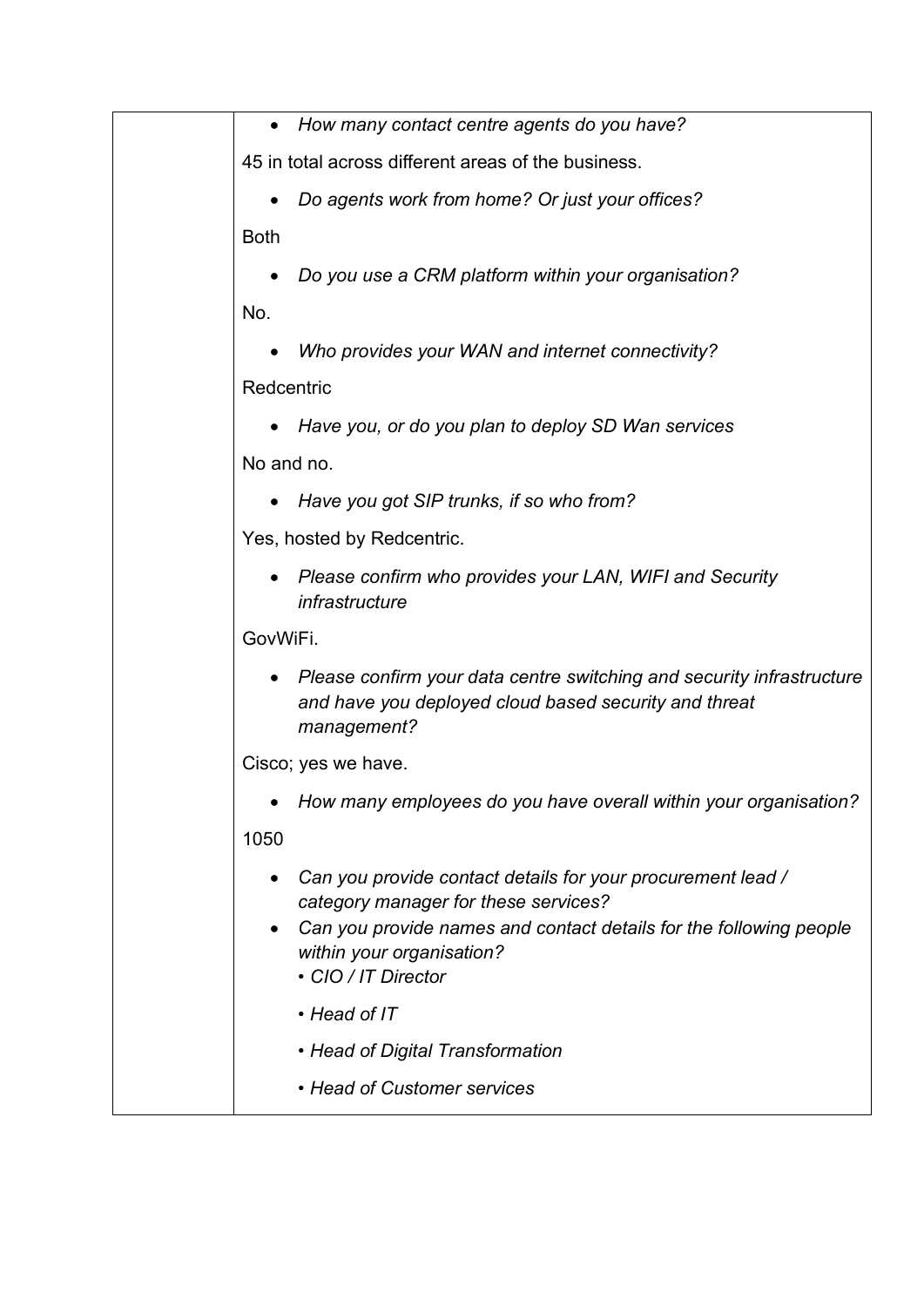<span id="page-4-0"></span>

|                                      | There is no advantage in contacting individual job holders directly given our<br>approach to ICT procurement. The IOPC's contact details are available on<br>our website here.                                                                                                                                                                                                                                                                                                                                                                                                                                                                                                                                                                                                                                                                                                                                                                                                                                 |
|--------------------------------------|----------------------------------------------------------------------------------------------------------------------------------------------------------------------------------------------------------------------------------------------------------------------------------------------------------------------------------------------------------------------------------------------------------------------------------------------------------------------------------------------------------------------------------------------------------------------------------------------------------------------------------------------------------------------------------------------------------------------------------------------------------------------------------------------------------------------------------------------------------------------------------------------------------------------------------------------------------------------------------------------------------------|
| <u>Ref</u><br>5023086<br>Back to top | <b>Abuse of Power for a Sexual Purpose prosecutions</b>                                                                                                                                                                                                                                                                                                                                                                                                                                                                                                                                                                                                                                                                                                                                                                                                                                                                                                                                                        |
| <u>Request</u>                       | In the APSP report, published 25 October, the IOPC stated that of the 52<br>individuals who faced gross misconduct proceedings, 38 are no longer<br>serving and were barred from working in policing again.<br>It goes on to say that, in that time, seven people were also prosecuted for<br>criminal offences, leading to six convictions, with three individuals receiving<br>a custodial sentence.<br>1. Please could you tell me how much $(E)$ money each of the seven<br>people who were subsequently prosecuted for criminal offences<br>were paid in wages while suspended for the offence(s) they had<br>committed. Please can you break down this information in terms of<br>the: name of the force, date the offence complaint was referred to<br>the IOPC (DD/MM/YYYY), the offence(s) the officers were<br>prosecuted for, the conviction details, length of custodial sentence<br>they received and how long it took for the IOPC investigation to be<br>concluded into each officer (in days). |
| <b>Response</b>                      | Please find attached the data requested in your email of 26 October 2021. This<br>does not include the amounts paid to the seven investigation subjects during any<br>suspension from duty. This is not held by the IOPC because information about<br>officer pay is not shared with us. Therefore it would have to be requested from the<br>police forces concerned.                                                                                                                                                                                                                                                                                                                                                                                                                                                                                                                                                                                                                                          |
|                                      | The figures below relate to APSP-related lead independent investigations<br>following which criminal proceedings took place between 01/04/2018 and<br>31/03/2021.<br>The APSP-related investigations were identified using both APSP<br>case factors and themes.<br>Case factors are applied manually by IOPC staff based on their<br>$\bullet$<br>judgement, and therefore should not be considered definitive.<br>Investigation durations are calculated using working days, not<br>calendar days. Investigation age bands have been included for<br>illustrative purposes for interpreting working days.<br>Data is recorded on the Outcomes Tracker manually by Operations<br>staff. As such, the information provided reflects that data which was<br>available during the periods used for publications.<br>Therefore, this data should not be considered definitive and should<br>be used for illustrative purposes only.                                                                               |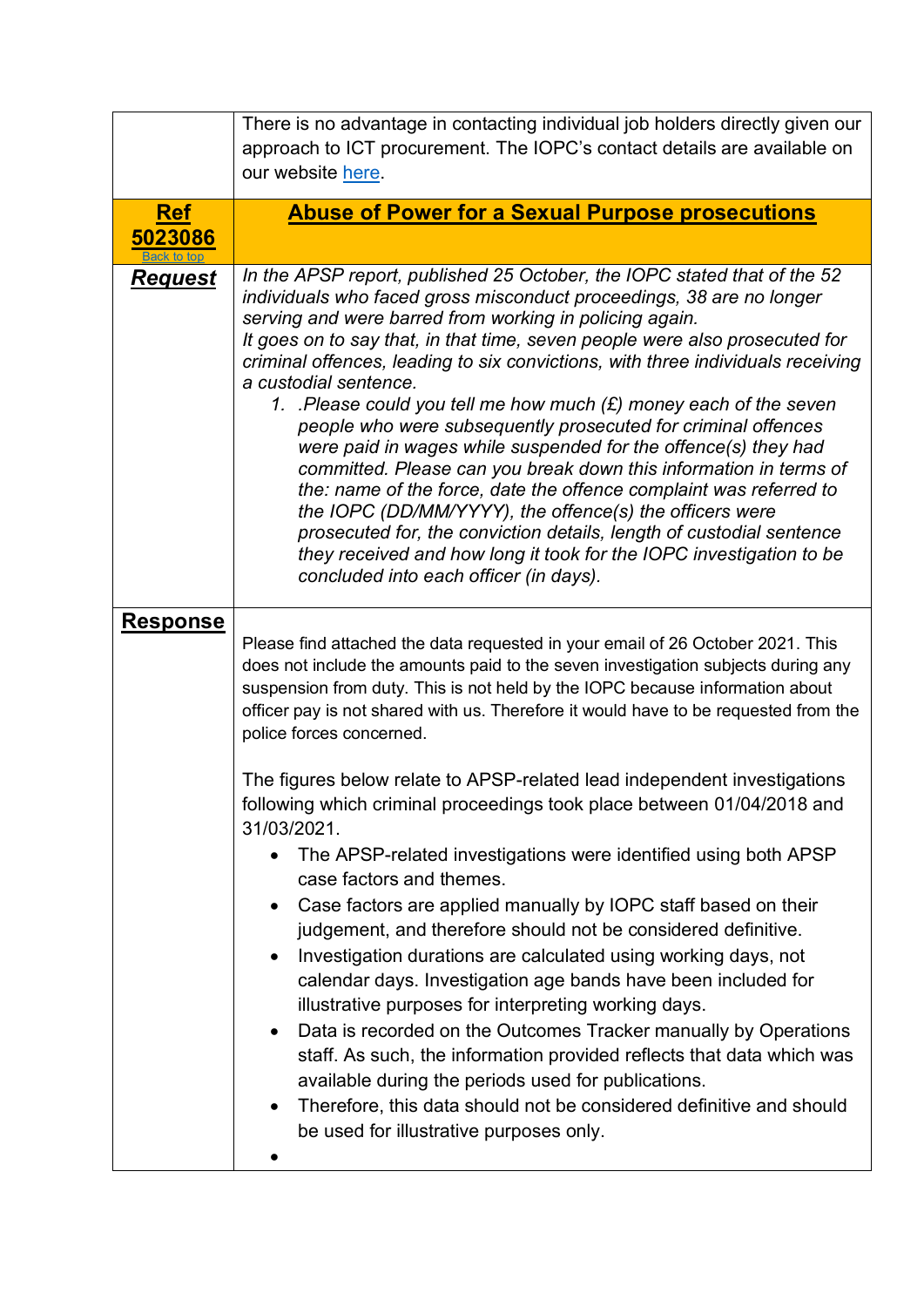<span id="page-5-0"></span>

|                                         | Appropriate<br><b>Authority</b>             | <b>Referral</b><br><b>Received Date</b> | Pleas                 |          | Offence Commided/ charged                                                                                                                                                                              | Sentence Type     |                                                                 | Sentence Specific Details                                                                                                         | Length<br><b>INDERING</b><br>days) | on Age<br><b>Band</b>         |
|-----------------------------------------|---------------------------------------------|-----------------------------------------|-----------------------|----------|--------------------------------------------------------------------------------------------------------------------------------------------------------------------------------------------------------|-------------------|-----------------------------------------------------------------|-----------------------------------------------------------------------------------------------------------------------------------|------------------------------------|-------------------------------|
|                                         | Northumbria Police                          | 22-Sep-2017 Gailty                      |                       | Gay      | Data protection breach offences                                                                                                                                                                        | Fine              |                                                                 |                                                                                                                                   | 275                                | $3 - 12$<br>months            |
|                                         | Greater Manchester<br>Police                | 21-Aug-2018 Gailty                      |                       | Guly     | Obtaining personal data without consent.<br>Unlawful data processing                                                                                                                                   |                   |                                                                 | Community Order: 18 months; 8 RA days; 200 hrs unpaid work;<br>Community Sentence Restraining Order: 2 years; ABS costs; A25 vsc; | 223                                | $3 - 12$<br>months            |
|                                         | Hertfordshire<br>Constabulary<br>Cheshire   | 11-0cl-2018 Gailty                      |                       | Gay      | Misconduct in a sublic office<br>Two offences of Misconduct in Public                                                                                                                                  | Custodal sentence | 15 months monsonment                                            |                                                                                                                                   | 168                                | $8 - 9$<br>months<br>$3 - 12$ |
|                                         | Constabulary                                | 22-0ct-2018 Gailty                      |                       | Guly     | Office.                                                                                                                                                                                                | Custode semence   |                                                                 | 8 months in prison; 12 months on license on release.                                                                              | 20                                 | months                        |
|                                         | Dyfed-Pawys Police                          | 07-Jun-2019 Gailty                      |                       | Guby     | 7 counts of Section 1 Computer Misuse Act<br>1999 and 2 counts of s.170(1) Data<br>Protection Act 2018                                                                                                 |                   | Suspended Sentence community service and pay prosecution costs. | 6 months concurrent sentence for all Computer misuse<br>offences suspended for hwo years. To serve 120 hours                      | 储                                  | $6 - 9$<br>months             |
|                                         | West Midlands Police                        | 31-Jul-2019 Not culty                   |                       | Gay      | Misconduct in a Public Office.                                                                                                                                                                         | Custodal sentence | 12 norths monsonnent                                            |                                                                                                                                   | 128                                | $6 - 9$<br>months             |
|                                         | West Hiclands Police 29-Aug-2017 Not guilty |                                         |                       | Net outy | Misconduct in public office                                                                                                                                                                            |                   |                                                                 |                                                                                                                                   | 217                                | $3 - 12$<br>months            |
| <b>Ref</b><br>5023070<br><b>Request</b> | $\bullet$<br>$\bullet$                      |                                         |                       |          | <b>Communications and Marketing</b><br>The total costs incurred by the IOPC on<br>communications/media/marketing for each year.<br>The total number of individuals employed or contracted by the IOPC  |                   |                                                                 |                                                                                                                                   |                                    |                               |
|                                         |                                             |                                         |                       |          | in Media/Communications and Marketing<br>Whether the IOPC use a public relations company and if so the<br>costs in each of the last 5 financial years<br>Copies of any IOPC communications strategy    |                   |                                                                 |                                                                                                                                   |                                    |                               |
| <b>Response</b>                         |                                             |                                         |                       |          | Our Communications team includes media, digital, content and design,<br>internal communications and Hillsborough communication. Our total spend<br>for this team for the relevant years is as follows: |                   |                                                                 |                                                                                                                                   |                                    |                               |
|                                         |                                             |                                         |                       |          | Year                                                                                                                                                                                                   |                   |                                                                 |                                                                                                                                   |                                    |                               |
|                                         |                                             |                                         |                       |          | 20/21                                                                                                                                                                                                  | 19/20             | 18/19                                                           | 17/18                                                                                                                             | 16/17                              |                               |
|                                         | <b>FY Spend</b>                             |                                         | Comms<br>Hillsborough |          | 1,497,965                                                                                                                                                                                              | 1,451,564         | 1,362,249                                                       | 1,331,779                                                                                                                         |                                    | 1,133,505                     |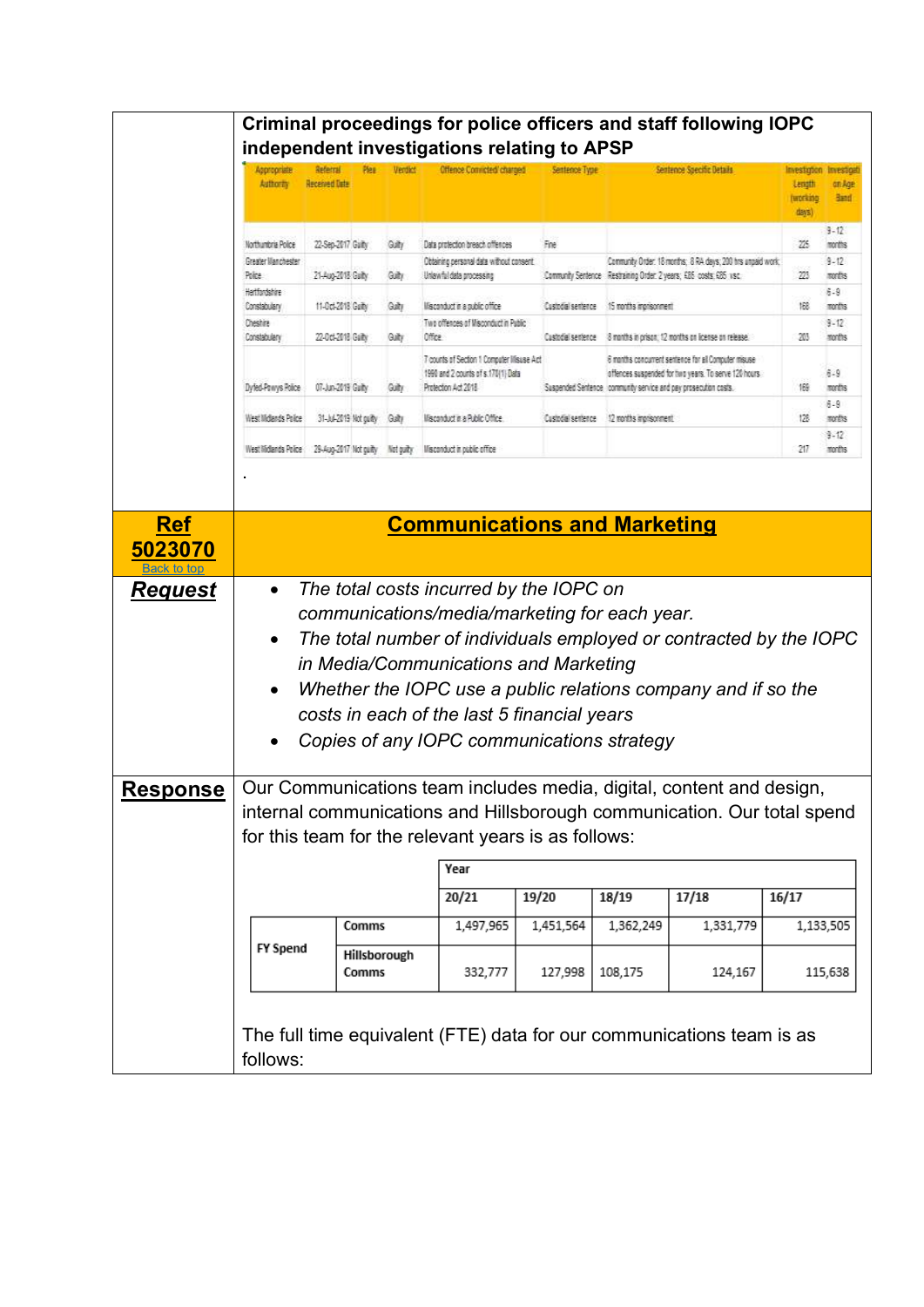<span id="page-6-0"></span>

|                        |                                                 |                                                                                                                                                                                                                                                                                                                                                                                                                                                                                                                                                                                                                                                                                                                                                 | Year  |       |       |       |       |
|------------------------|-------------------------------------------------|-------------------------------------------------------------------------------------------------------------------------------------------------------------------------------------------------------------------------------------------------------------------------------------------------------------------------------------------------------------------------------------------------------------------------------------------------------------------------------------------------------------------------------------------------------------------------------------------------------------------------------------------------------------------------------------------------------------------------------------------------|-------|-------|-------|-------|-------|
|                        |                                                 |                                                                                                                                                                                                                                                                                                                                                                                                                                                                                                                                                                                                                                                                                                                                                 | 20/21 | 19/20 | 18/19 | 17/18 | 16/17 |
|                        |                                                 | Comms                                                                                                                                                                                                                                                                                                                                                                                                                                                                                                                                                                                                                                                                                                                                           | 20.1  | 20.3  | 21.1  | 21.1  | 18.8  |
|                        | <b>Average FTE</b>                              | Hillsborough<br>Comms                                                                                                                                                                                                                                                                                                                                                                                                                                                                                                                                                                                                                                                                                                                           | 4.6   | 2.2   | 2.1   | 2.3   | 2     |
|                        | <b>PDF</b><br><b>IOPC</b><br>Communications Str | The IOPC does not use a public relations company. However, we have in<br>the last five years engaged specialist agencies for specific projects such as<br>building our web site, logo development and development of our Complaint<br>System Awareness Campaign.                                                                                                                                                                                                                                                                                                                                                                                                                                                                                |       |       |       |       |       |
| <b>Ref</b>             |                                                 | <b>Discrimination complaints against the Metropolitan Police</b>                                                                                                                                                                                                                                                                                                                                                                                                                                                                                                                                                                                                                                                                                |       |       |       |       |       |
| 5023102<br>Back to for |                                                 |                                                                                                                                                                                                                                                                                                                                                                                                                                                                                                                                                                                                                                                                                                                                                 |       |       |       |       |       |
| <u>Request</u>         |                                                 | (1) I would like IOPC to provide me with the total numbers of<br>complaints against the London Met Police for the past 10 years<br>(2) the total number of complaints based on racial discrimination<br>against the London Met Police for the past 10 years.<br>(3) the total number of complaints by Black and Ethnic Minority<br>Officers (in the Met Police) against the London Met Police for the<br>past 10 years.                                                                                                                                                                                                                                                                                                                         |       |       |       |       |       |
| <u>Response</u>        |                                                 | (1) This information is available online. We would refer you to our<br>annual complaints statistics reports and quarterly performance data<br>available from this page of our web site. For example the number of<br>complaint cases logged for each police force is confirmed on page<br>17 of our 2020/21 statistical report. Our reports for the years<br>2004/05 to 2015/16 are available on our National Archive web site.<br>(2) When a complaint is made to the police it is made up of one or more<br>allegations and these are categorised. One of these categories is<br>discrimination. For the last ten years (from 1 April 2011) the number<br>of complaints and allegations recorded by the Metropolitan Police is<br>as follows: |       |       |       |       |       |